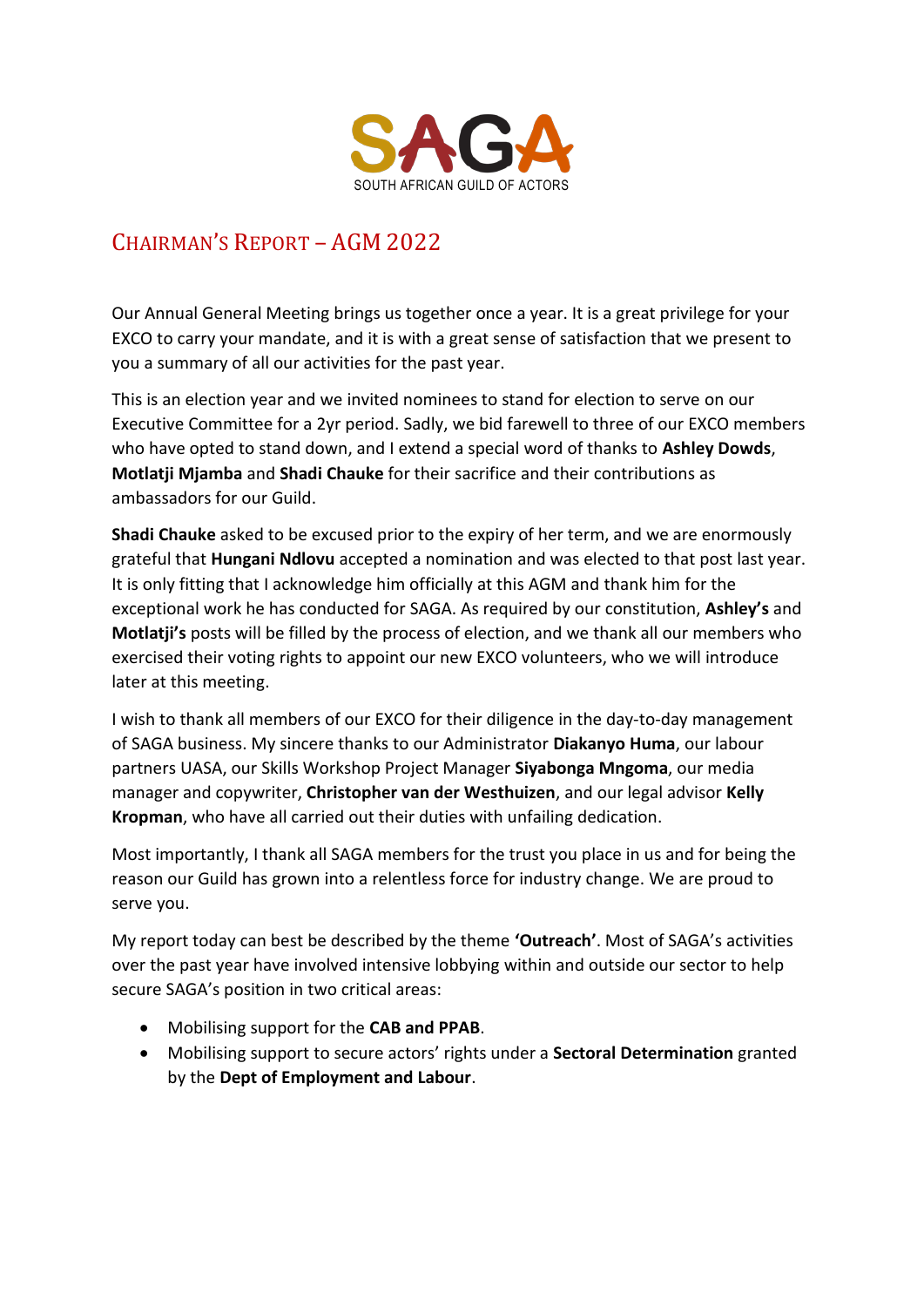I report now on SAGA's ongoing projects under these two headlines:

### **1. CAB/PPAB Activism**

The bills were remitted to the Portfolio Committee last year, and fierce lobbying has given the Committee cause to review its stance on a number of critical areas that have resulted in new drafts of the bills that undermine their very purpose. Fair Use provisions that permit lawful exceptions to copyright protection is under threat, so too are actor royalties. Future royalty earnings from past contracts have been completely removed, according to the new draft.

SAGA embarked on extensive outreach campaigns to gain support for the provisions we will not compromise on:

- Of its own accord, the **EFF** initiated a stakeholder engagement process outside of Parliament to better understand the rights drafted into the CAB. SAGA made strong submissions in support of royalty rights for actors at this engagement. The **EFF** has subsequently adopted a stance in favour of actor royalties in their recommendations to the PC.
- Last year, **BlindSA** successfully argued before the Gauteng High Court for parts of the existing Copyright Act (1978) to be declared prejudicial to blind people and therefore unconstitutional. The motion succeeded and it fell to the ConCourt to ratify the order of the High Court. **BlindSA** led a demonstration to the ConCourt when the case was being heard earlier this month, and SAGA participated in the demonstration as a show of solidarity with BlindSA, and to promote our own interests in the bills. We were supported by **BlindSA**, **Section27**, **Right2Know** and **ReCreate**, who are all vocal supporters of actor royalties.
- SAGA facilitated a workshop on the rights of learners, educators and researchers, whose rights to Fair Use protection are also under direct threat by opponents to the bills. As affiliates of **UASA**, we were able to invite key **FEDUSA** affiliates working in the education sector. We have now secured a collaboration between **COSATU** and **FEDUSA** affiliates who will now lobby for the signing of the bills.
- In February this year, SAGA attended the **Africa Games Week** expo in Cape Town and we established links with major animation and on-line game producers. This strategic outreach exercise was two-fold: first, to propose standard contracts for voice actors and motion capture performers in this incredibly fast-growing sector of the entertainment industry. The second was to introduce game developers to important rights that pertain to game development that are contained in the bills.

Through this activism, SAGA has secured additional inputs in favour of the bills from sectors that were either ambivalent to, or ignorant of, the importance of the reforms contained in the bills. We are hopeful that the PC will use all these additional inputs to revise the bills into a new draft before they are submitted to the NCOP.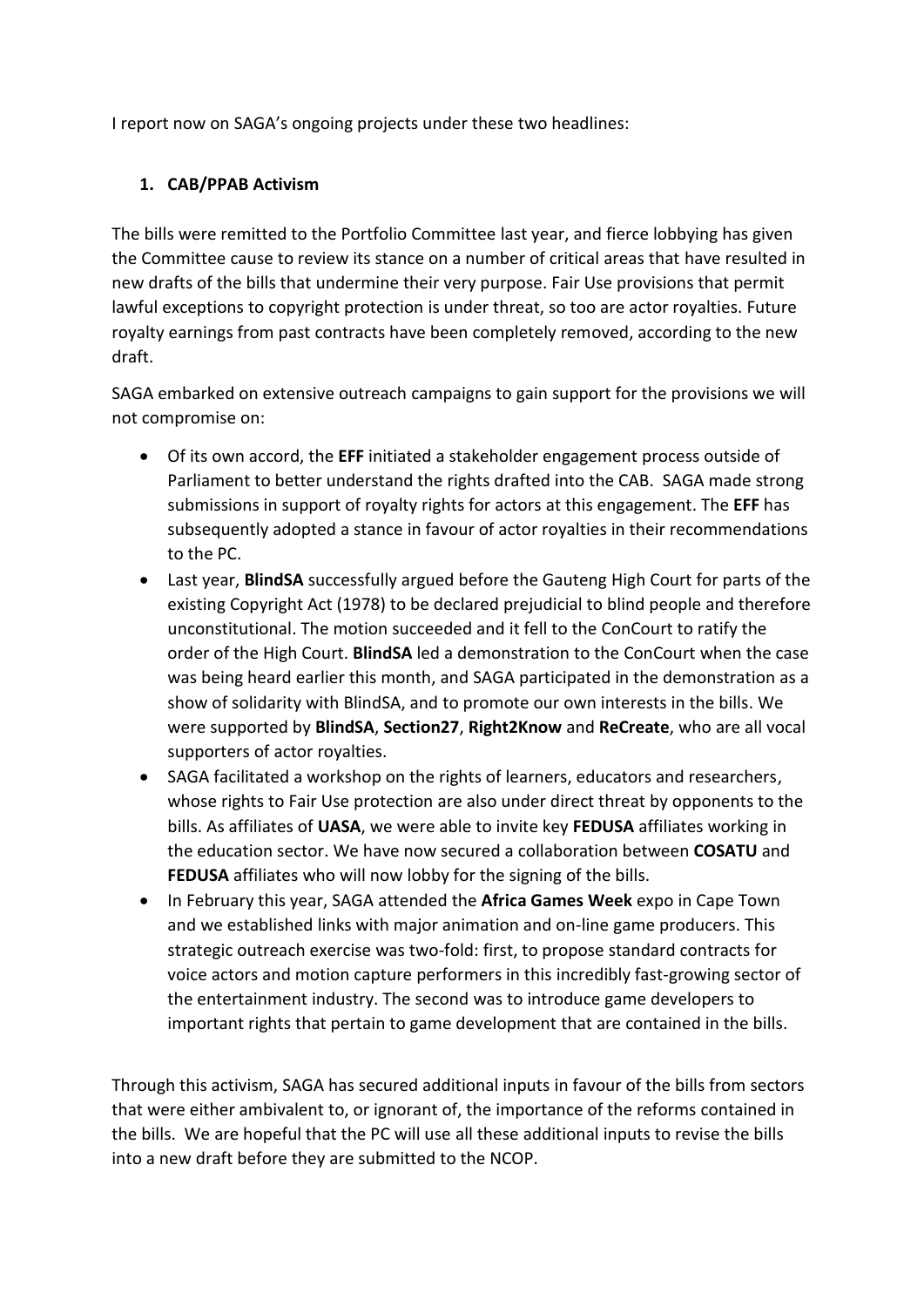### **2. Dept of Employment and Labour**

In 2019 the Dept of Employment and Labour embarked on a major stakeholder engagement in the Creative Sector to recommend the drafting of a **Sectoral Determination** that would allow freelance actors to maintain their status, while defining and protecting their rights in a more inclusive process of industry self-regulation.

It fell to individual organisations to draft for themselves the minimum rates and working conditions that would form the basis of a submission to the DEL that may then be gazetted by the minister as a Sectoral Determination. SAGA is working very closely with UASA to draft minimum standards for the unique working conditions of live theatre, film and TV production, voice work and commercials.

While it was expected that some industry organisations would attempt to subvert this drafting process, it was in fact the **Commercial Producers Association** that issued speculative warnings to industry organisations that a Sectoral Determination would allow Govt to exert direct control over our industry, and that freelancers would lose their freelance status and become employees.

To counter this misinformation, SAGA embarked on an outreach exercise to include in the drafting process the voices of several industry stakeholders that were not aware of the DEL stakeholder engagement process.

Since last year, SAGA has initiated discussions with the **SA Stunt Association (SASA)**, the **South African Casting Association (OSCASA)** comprising background actor agents, and agents for **on-set Safety Officers**.

## OTHER MATTERS

## **TADA**

The Theatre and Dance Alliance was established in 2021 out of a need for the theatre and live performance sector to be heard during the devastation of the COVID 19 pandemic. SAGA assisted with the drafting of the TADA Constitution and is a member organisation since its inception. TADA called for a forensic audit of the NAC misappropriation of funds and Exco member Adrian Galley assisted with the task.

TADA continues to lobby government to open theatres to fuller capacities, especially now where the 50% limitation is still applicable which is a deterrent for many independent productions to be financially viable to produce theatre.

The new National Steering Committee has recently been elected with Lesego van Niekerk as the Chairperson and Cornelia Faasen as the Deputy Chairperson, SAGA is a representative on the NSC. TADA is in the process of negotiating with all role players to submit to the DEL terms for a Sectoral Determination in live performance.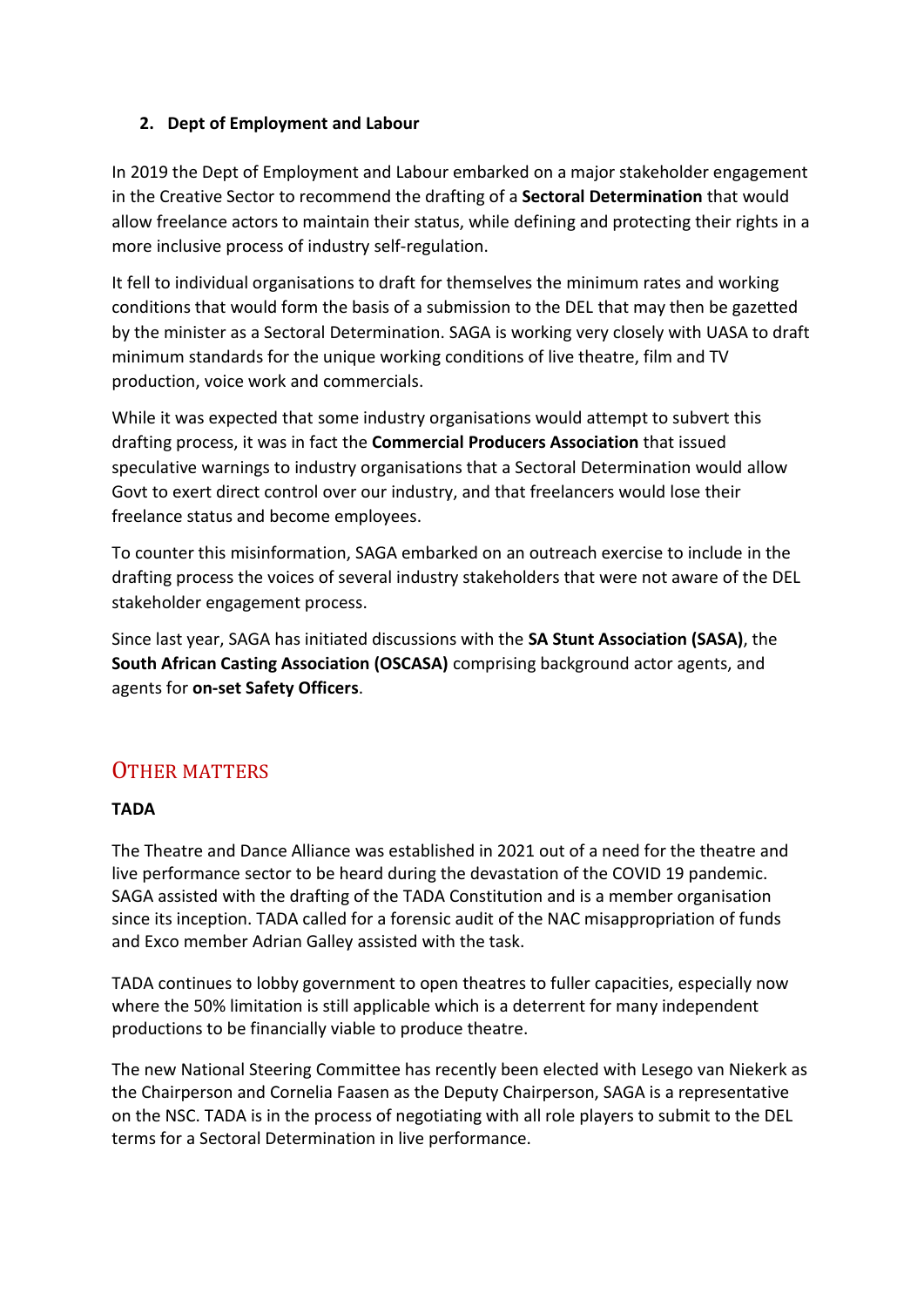We have facilitated links between these organisations and UASA, who continues to help align all our submissions with the case they are building in favour of a Sectoral Determination. Through this process, SAGA has helped build more substantial support for the DEL process by increasing the number of industry organisations demanding a Sectoral Determination as the basis for industry self-regulation.

In addition, SAGA has made submissions to a number of independent social policy activist groups, that have a focus on Constitutional issues. We have brought our case to:

- Rivonia Circle
- Public Private Growth Initiative
- Goethe Institute
- South African United Business Confederation
- Pan-African Business Chamber

We have established a strong network of influential organisations that see the enormous potential of our sector as an engine for broader economic growth, if it can be regulated fairly. All these organisations support the DEL initiative and SAGA will be making final submissions to UASA before the end of June.

## **3. Streamers**

SAGA is delighted that we have a growing number of subscriber-based streaming platforms in SA. They are here to commission work and create content. This is a good thing for work. However, when Netflix arrived in the country SAGA asked their legal team at an in-person meeting how they intended to navigate our industry which had no real regulatory framework, compared to the other territories in which they had a presence. They said they were happy to work with standard practices in South Africa and that they would be selective about the producers they commissioned to keep a check on unfair actor contracts.

Three years later, and in many respects, Netflix productions are disastrous for actor rights, and Netflix executives decline SAGA's every request to meet. They refer us instead to producers, who in turn, refer us back to Netflix.

There is a very real danger that every other streaming platform will adopt exactly the same approach as Netflix, and we may see the accelerated erosion of actor rights in a very short space of time. SAGA has raised this with FIA, and we will hopefully convene a meeting with specialist streaming working groups within FIA to develop a strategy for South Africa.